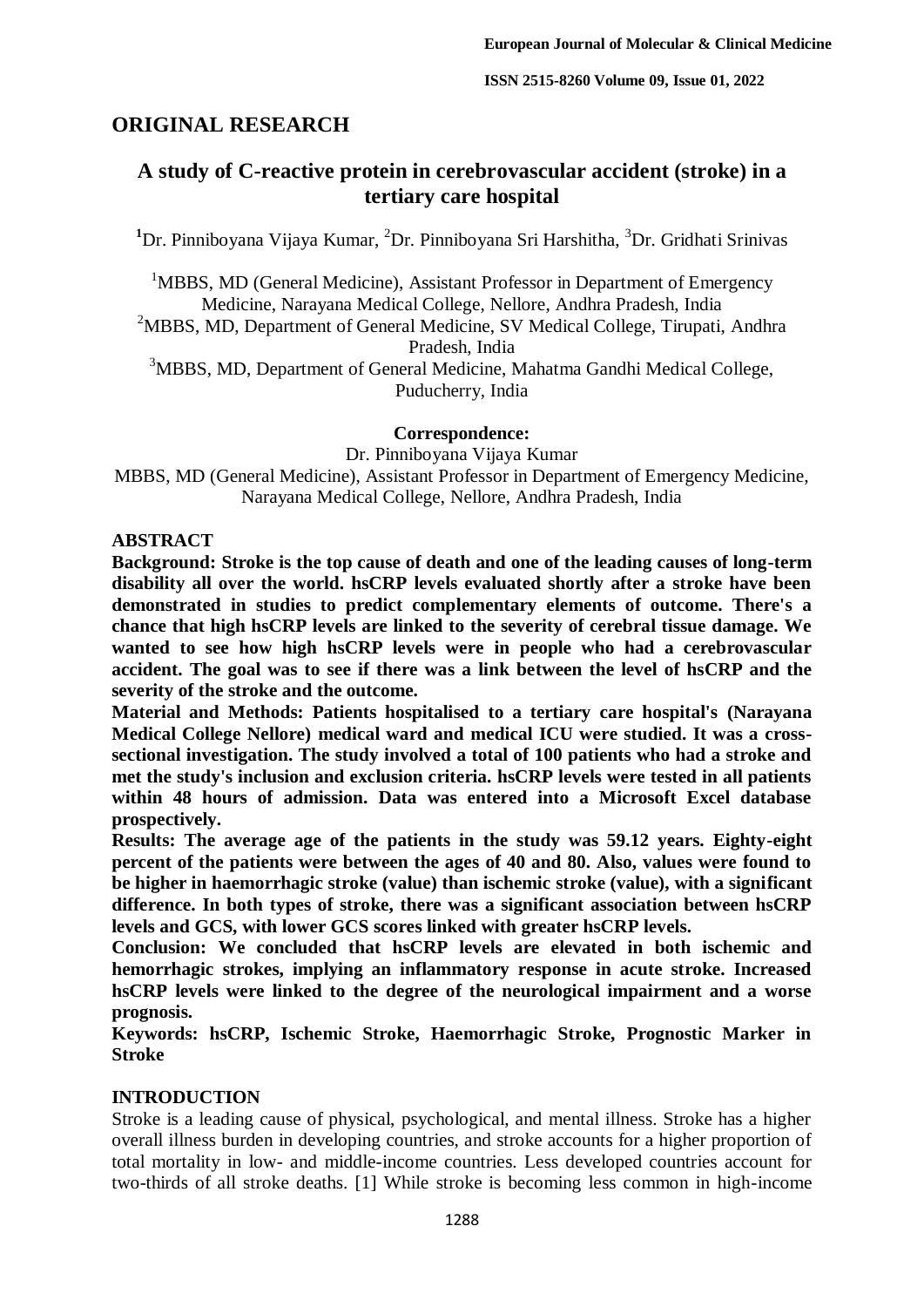#### **ISSN 2515-8260 Volume 09, Issue 01, 2022**

countries, it is becoming more common in low-income countries. [2] In both high and low income nations, the overall rate of stroke-related mortality is down, but the absolute number of individuals who have had a stroke, stroke survivors, stroke-related fatalities, and the worldwide burden of stroke-related disability is high and rising. [3].

Ischemic stroke accounts for 68 percent of all strokes worldwide, while hemorrhagic stroke accounts for 32 percent. [4] Men are more likely than women to develop the disease. [5,6] Stroke is more prevalent in the elderly, although it can strike anyone at any age. [6]

In India, the stroke prevalence rate is at 1.54 per thousand people, while the death rate is around 0.6 per 1000. The DALYs (disability-adjusted life years) lost per lac are around 597.6. [7] In India, total stroke cases were around 9.30 million in 2004, with about 0.63 million deaths, and total DALYs lost were around 6.36 million. [8].

High blood pressure, cigarette or beedi smoking, a larger abdomen-to-hip ratio, diet, and alcohol consumption are all risk factors for haemorrhagic stroke. [9] Physical inactivity, excessive glucose levels, alcohol, stress from psychological difficulties, cardiovascular causes, and the ratio of apolipoproteins B to A1 are all associated with an increased risk of ischemic stroke. [10]

"Inflammation" has a critical part in the development of atherosclerosis and ischemic events. [11-13] Fibrinogen and hs-CRP, both inflammatory markers, are expected to be sensitive indicators of stroke severity and outcome. Hepatocytes produce [14,15] hs-CRP as an acute phase reactant after tissue injury or infection. Pro-inflammatory mediators such as IL-1, IL-6, TNF, and others regulate [16] hs-CRP expression at the transcription level, with IL6 playing a key role. [13]

With this background in mind, the authors set out to investigate the significance of highsensitivity CRP (hs-CRP) in stroke patients as a risk and predictive factor in a suburban Indian population attending the hospital.[17]

#### **MATERIAL AND METHODS**

This was a descriptive analytical study of 100 patients admitted to a tertiary care hospital's medical ward and medical ICU of Narayana Medical College, Nellore. The research took place over the course of a year, from January 2021 to January 2022. The Narayana Hospital's institutional ethics committee gave their approval. After IEC clearance and informed consent patients with both ischemic and hemorrhagic stroke admitted to the hospital within 72 hours of onset of stroke were included in the study. Patients with TIA, recurrent stroke, or symptoms of active infection such as fever, cough, or burning micturition at the time of admission, as well as those with rheumatological diseases and immunosuppressive medication, were excluded from the trial. Within 48 hours of admission, a detailed history and serum samples were collected for hsCRP determination. Standard guidelines for treatment of ischemic and hemorrhagic stroke were followed. On admission and discharge, patients' GCS scores were evaluated, and the outcome was measured in terms of GCS score at discharge or death. Beckman Coulter's fully automated Latex Agglutination was used to measure hsCRP.

## **STATISTICAL ANALYSIS**

ANOVA and the Mann Whitney test were the statistical tests employed in the investigation. The significance of the difference in hsCRP levels in ischemic vs hemorrhagic stroke was determined using a nonparametric ANOVA (Kruskal Wallis test).

## **RESULTS**

A total of 100 subjects who fulfilled inclusion criteria were included in the study. Mean age of patients enrolled in the study was  $59 \pm 12$  years. 88% of the patients were between the ages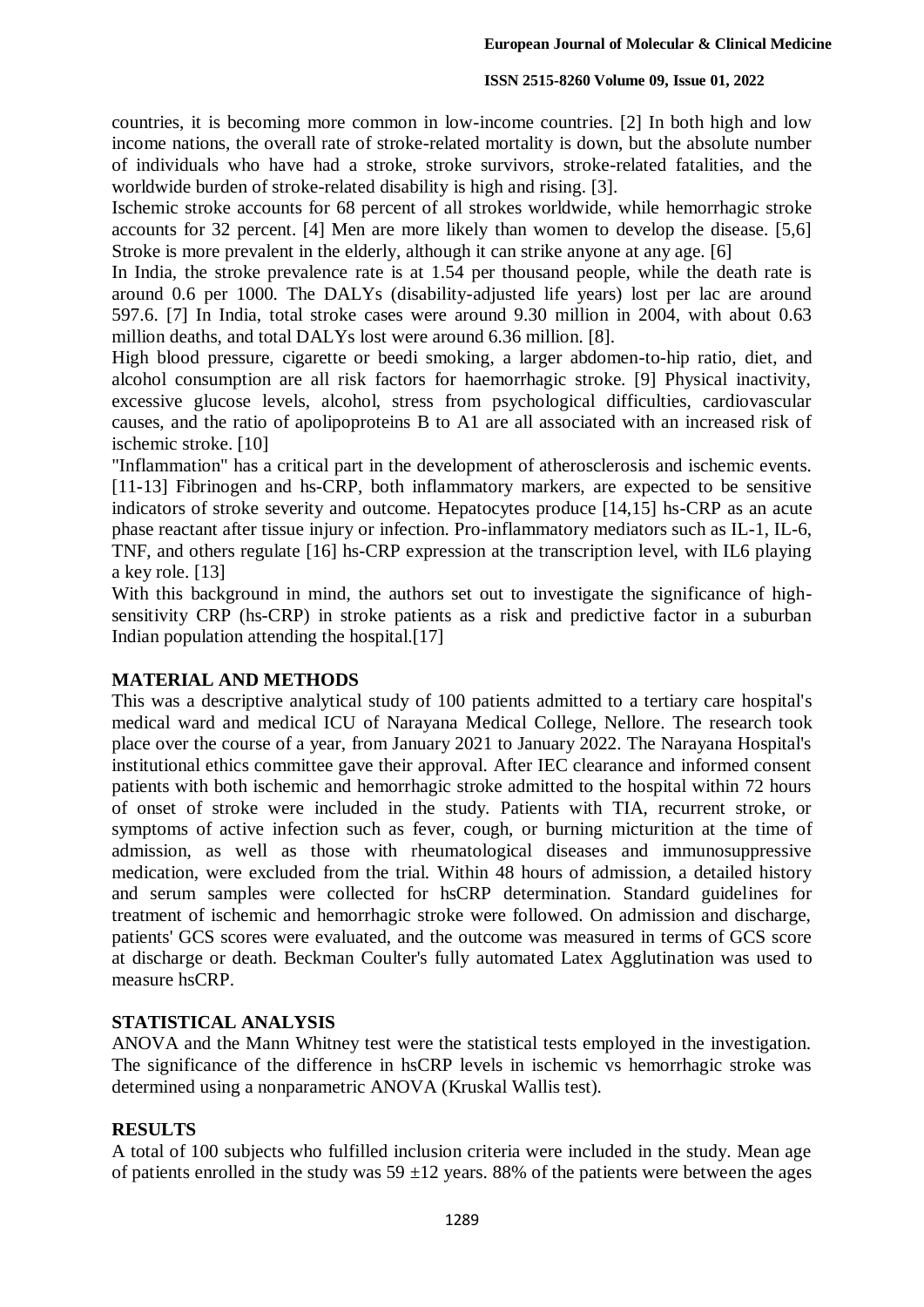#### **ISSN 2515-8260 Volume 09, Issue 01, 2022**

40-80 years (Table 1). In the current study, 66 patients were males and 34 subjects were females. Male to female ratio was 1.5:1. Addiction pattern was studied which showed that the most common addiction was tobacco chewing. 60% of patients had no addiction. (Table 2) Hypertension was the most prevalent comorbid condition with 68% of the study subjects having hypertension. The other comorbidities in their order of prevalence were diabetes (22%), ischemic heart disease (10%) and CKD (2%). Ischemic stroke was present in 59.33% of the patients, 36% of the patients had hemorrhagic stroke and 4.67% patients had both ischemic and hemorrhagic stroke.

Average hsCRP level in the current study was 45.12±38.07 mg/L with a median hsCRP value of 30.87 mg/L. The mean hsCRP levels in ischemic stroke patients was 31.68±31.79 mg/L. and the mean hsCRP levels in patients with hemorrhagic stroke was 62.82±27.42 mg/L. The mean hsCRP levels in haemorrhagic stroke was more than that in ischemic stroke and the difference was found to be statistically significant (p<0.0001) as shown in table 3.

It was also seen that patients with low GCS scores had higher hsCRP levels and the difference between hsCRP levels in patients with GCS <8 and patients with GCS >8 was statistically significant  $(p<0.01)$  as shown in table 4.

Mean hsCRP levels were  $21.83\pm 23.17$  mg/L in survivors and  $82.07\pm 25.83$  mg/L in non survivors. These values were found to be statistically significant as shown in table 5.

| Age (Years)        | <b>No. of Patients</b> | Percentage |
|--------------------|------------------------|------------|
| $20 - 40$          |                        |            |
| $41 - 60$          | 50                     | 50         |
| 61-80              | 38                     | 38         |
| > 80               | 5                      |            |
| Age, Mean $\pm SD$ | $59 + 12$              |            |

**Table 1: Age distribution of subjects**

**Table 2: Addiction pattern in study subjects**

| <b>Addiction</b>       | v<br><b>No. of Patients</b> | Percentage |
|------------------------|-----------------------------|------------|
| None                   | 60                          | 60         |
| Smoking                |                             |            |
| Alcohol                | 15                          | 15         |
| <b>Tobacco Chewing</b> |                             |            |

#### **Table 3: hsCRP levels**

|           | HsCRP (mg/L)   No. of Patients   Percentage |  |
|-----------|---------------------------------------------|--|
| $\leq$ 3  |                                             |  |
| $>3 - 10$ | 14                                          |  |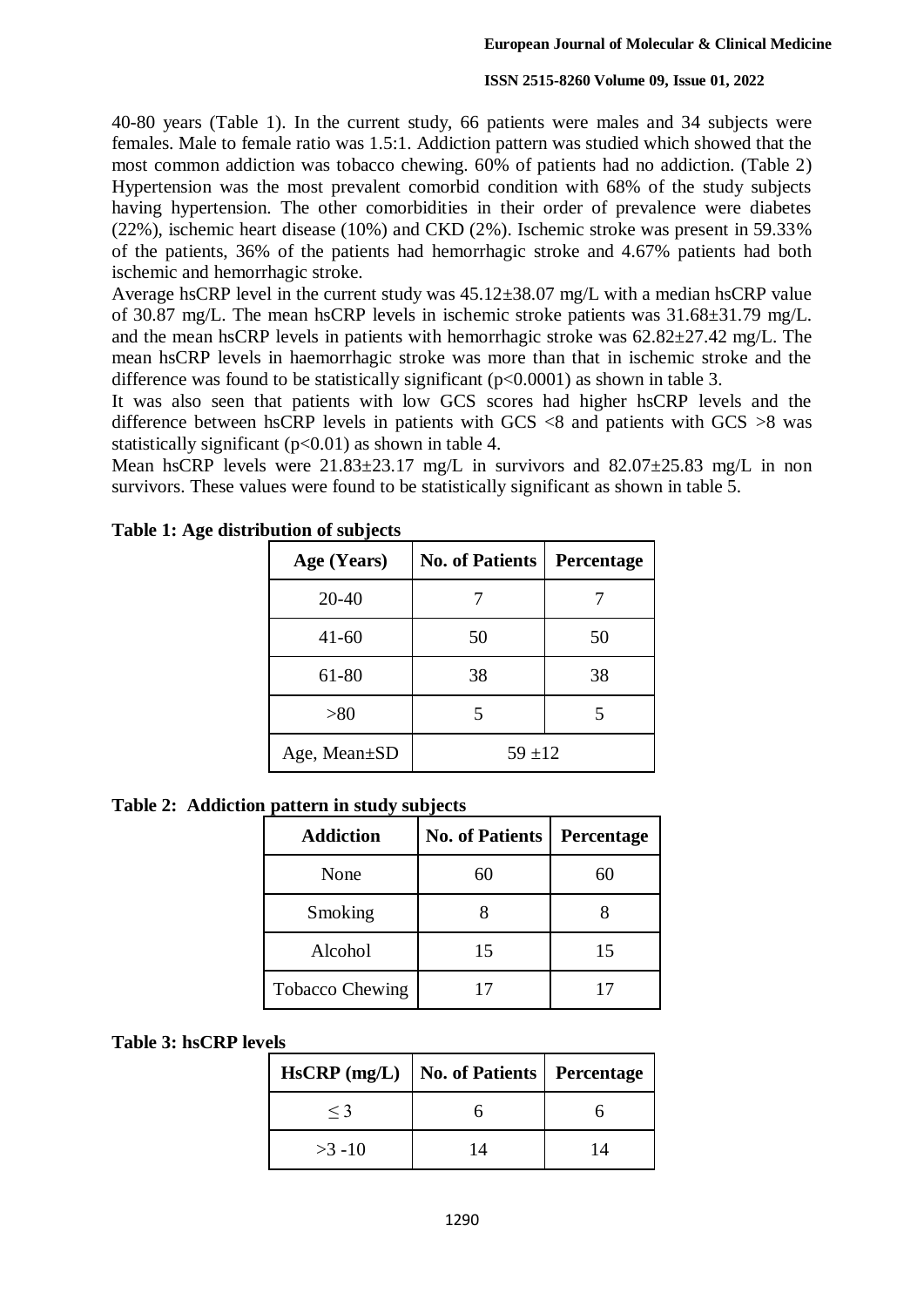#### **European Journal of Molecular & Clinical Medicine**

**ISSN 2515-8260 Volume 09, Issue 01, 2022**

 $>10-40$  36 36  $>40$  44 44 44 Mean±SD 1 45.12±38.07 Median 30.87 (0.2 to 163)





**Graph 1: hsCRP levels**

| Table 4: Correlation between hsCRP and GCS |  |
|--------------------------------------------|--|
|--------------------------------------------|--|

| <b>GCS</b> | <b>Average HsCRP</b> | p value        |
|------------|----------------------|----------------|
| <×         | $80.94 \pm 27.02$    | < 0.0001       |
| $>\!\!8$   | $21.90 \pm 23.29$    | Mann-Whitney T |

**Table 5: hsCRP Levels among Survivors and Non Survivors**

| <b>Variables</b>  | $HsCRP$ ( $mg/L$ ) | p value        |
|-------------------|--------------------|----------------|
| Survivor (62)     | $21.83 \pm 23.17$  | < 0.0001       |
| Non survivor (38) | $82.07 \pm 25.83$  | Mann-Whitney T |

## **DISCUSSION**

The current study involved 100 IPD patients who had been diagnosed with stroke and was conducted at a tertiary care facility. The current study looked at the relationship between hsCRP levels evaluated within 48 hours of admission and neurologic outcome in terms of discharge or death. The average age of the study participants was 59.12 years, with 88 percent of them being between the ages of 40 and 80. Age is often regarded as a fixed or nonmodifiable risk factor for stroke. [18] Pinky Talreja Mishra et al. [19] and Jaydip Ray Chaudhuri et al [20] found similar results in their research.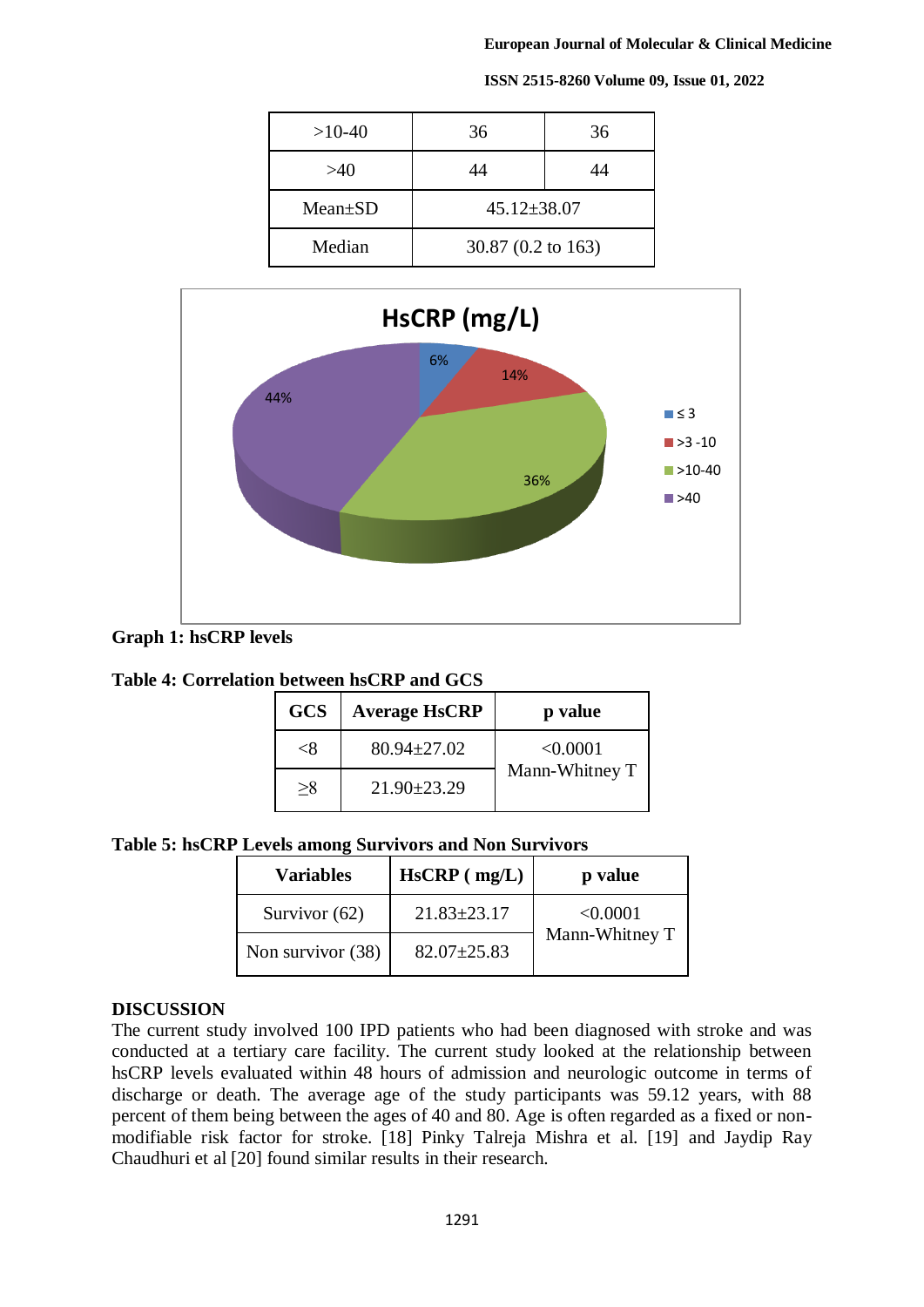#### **ISSN 2515-8260 Volume 09, Issue 01, 2022**

There was a male preponderance in the current study, with 66 percent of cases being male and 34 percent being female. In this study, the male to female ratio was 1.5:1. Male sex is also considered as a fixed risk factor for stroke. [18] Sujit Kumar et al[21] and Davinder Singh Rana et al[22] also conducted research with a male preponderance and found similar results.

Tobacco (chewing and smoking) was the most common addiction among the patients in our study. Findings from research undertaken by Davinder Singh Rana et al[22] and Jaydip Rai Chaudhuri et al[23] support this. [20] In the current study, the average hsCRP level in the study population was  $45.12 \pm 38.07$  mg/L. This indicates that when a person has a stroke, their hsCRP levels rise.

The levels of hsCRP were found to be linked to death outcomes in the current investigation. The mean hsCRP levels in survivors were 21.8323.17 mg/L, while they were 82.0725.83 mg/L in non-survivors. There was a significant difference in mean hsCRP levels between survivors and non-survivors. The hsCRP level and death had a 0.75 coefficient of connection, which was statistically significant ( $p<0.01$ ). As a result, greater hsCRP levels are linked to a higher risk of death. Similar findings were found by Jayachandra et al.[23] The hsCRP levels of patients who died were higher than those who survived both types of strokes. As a result, there was a link between high hsCRP levels and death. Sujit Kumar et al. found similar results in a research, finding an increased risk of morbidity and mortality in cases with elevated hsCRP levels within 72 hours of stroke. The value of hsCRP in prognosis may be related to the degree of necrosis in the brain parenchyma and partly unknown causes of acute phase reactant intensity. The predictive significance of hsCRP in terms of neurological deficits and fatalities as stroke outcomes allows clinicians to give families of stroke victims realistic expectations. As a result, hsCRP can be evaluated routinely in all stroke patients to provide statistically meaningful prognostic information about the prognosis of the stroke.

#### **CONCLUSION**

Acute cerebrovascular accident resulted in an increase in hsCRP levels. In haemorrhagic stroke, the rise in hsCRP was greater than in ischemic stroke. Patients with severe neurological deficits and a GCS score of <8 had considerably higher hsCRP levels. Patients having a higher hsCRP level had a worse prognosis than those with a lower hsCRP level. As a result, the amount of hsCRP can be employed as a predictive marker for stroke patients.

## **REFERENCES**

- 1. Warlow C, Sudlow C, Dennis M, Wardlaw J, Sandercock P. Stroke. Lancet 2003;362(9391): 1211-24.
- 2. Johnston SC, Mendis C, Mathers CD. Global variation in stroke burden and mortality: estimates from monitoring, surveillance, and modelling. Lancet Neurol. 2009;8(4):345- 54.
- 3. Feigin VL, Forouzanfar MH, Krishnamurti R, Mensah GA, Connor M, Bennett DA. Global and regional burden of stroke during 1990–2010: findings from the Global Burden of Disease Study 2010. Lancet. 2014;383(9913):245-54.
- 4. Feigin VL, Lawes CM, Bennett DA, Barker-Collo SL, Parag V. Worldwide stroke incidence and early case fatality reported in 56 population-based studies: a systematic review. Lancet Neurol. 2009;8(4):355-69.
- 5. Appelros P, Stegmayr B, Terént A. Sex differences in stroke epidemiology: a systematic review. Stroke. 2009;40(4):1082-90.
- 6. Holroyd-Leduc JM, Kapral MK, Austin PC, Tu JV. Sex differences and similarities in the management and outcome of stroke patients. Stroke. 2000 ;31(8):1833-7.